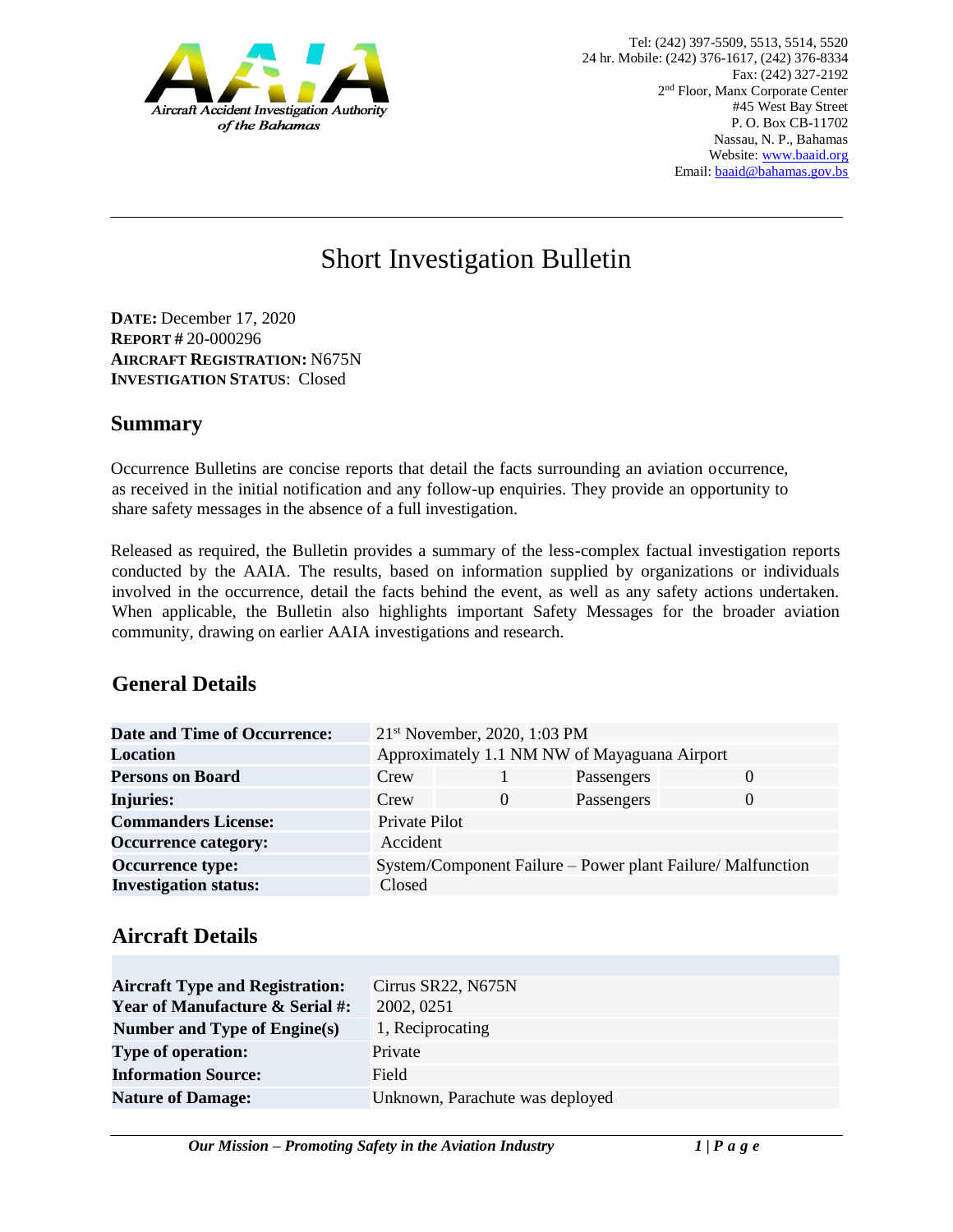## **Occurrence Summary**

On the 21<sup>st</sup> November, 2020 at approximately 1:03 PM EST, a Cirrus SR-22 aircraft with US registration N675N experienced an engine failure while enroute to the Governor's Harbor Airport (MYEM), Eleuthera, Bahamas.

The private flight departed Jose Aponte de la Torre Airport (TJRV), Ceiba, Puerto Rico with one (1) soul on board, and the pilot advised that upon reaching Turks & Caicos he encountered a line of thunderstorms. He then deviated towards the South West near the Mayaguana Airport and subsequently loss engine power. The pilot decided to ditch the aircraft and deploy the parachute in the nearby bushes.

There were no reports of injury to the pilot; however, the aircraft suffered some damage.

The weather at the time of the accident was visual meteorological conditions and not a factor in this accident. Due to the inaccessibility of the aircraft, a limited scope investigation was conducted, no safety message or recommendations were issued.



*(File photo from Flight Aware)*

*This Occurrence Bulletin contains facts which have been determined up to the time of issue. It is published to inform the aviation industry and the public of the general circumstances of accidents and serious incidents and should be regarded as tentative and subject to alteration or correction if additional evidence becomes available.*